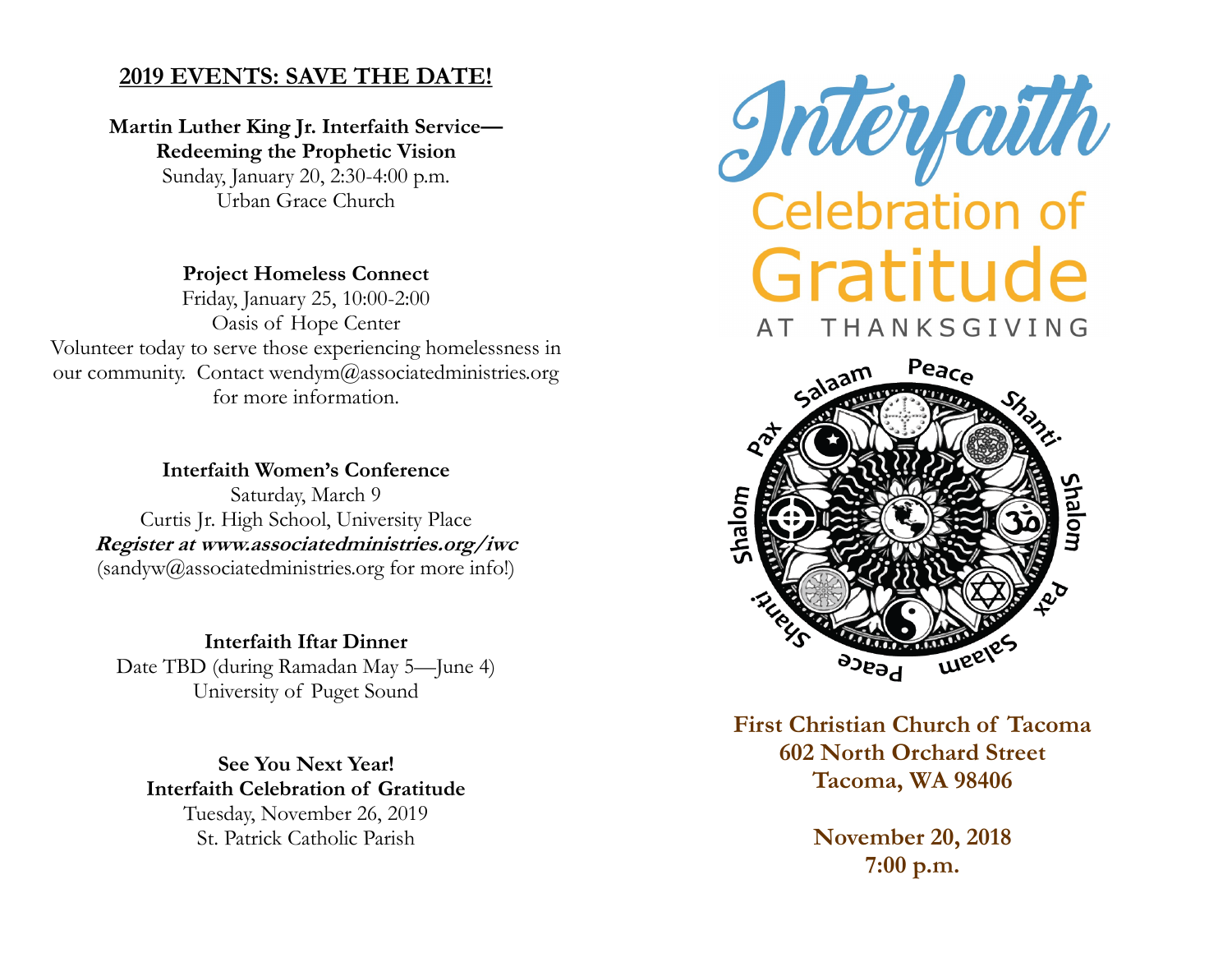# **Musical Talent**

| <b>Order of Gathering</b>                                                                          |                                                                                                         |                                                                                                                                                     |
|----------------------------------------------------------------------------------------------------|---------------------------------------------------------------------------------------------------------|-----------------------------------------------------------------------------------------------------------------------------------------------------|
| Welcome                                                                                            | Rev. Barbara Blaisdell, First Christian Church<br>Mike Yoder, Executive Director, Associated Ministries | "For Simple Things"<br>Lyrics and music by Douglas Wagner<br>First Christian Church Chancel Choir                                                   |
| Gathering Song (All) - Hymn #526                                                                   | "The Gift of Love"                                                                                      | "Blessed is the Spot"<br>Words by Baha'u'llah, arrangement by Russell Garcia                                                                        |
| <b>**Procession of Light**</b>                                                                     |                                                                                                         | La Voz de Paz Interfaith Choir<br>Led by Karla Jo Tupper, Baha'i's of Pierce County-Peninsula                                                       |
| The Y'varech'cha Prayer                                                                            | <b>Cantor Geoffrey Fine</b><br>Temple Beth El                                                           | "My Shepherd Will Supply My Need"<br>Written by Isaac Watts, arrangement by Howard Helvey<br>Performed Karen Evans (vocals), Karen Hemming (cello), |
| "For Simple Things"                                                                                | First Christian Chancel Choir                                                                           | David Timme (piano)                                                                                                                                 |
| Sambujo Chant                                                                                      | Rev. Takashi Miyaji<br>Tacoma Buddhist Temple                                                           | "Nasheed-Thank You Allah"<br>Lyrics and music by Maher Zain and Bara Kherigi<br>Performed by Salah, Adel, Yazan, Dia and Moatasem                   |
| "Blessed is the Spot"                                                                              | La Voz de Paz Interfaith Choir                                                                          | "We Are Marching/Siyahamba/Caminando"                                                                                                               |
| Offering                                                                                           | Rev. Dr. Eric Jackson<br>Bethlehem Baptist Church<br>AM Board President                                 | South African folk song<br>Interfaith Choir<br>Led by Ben Smith & Karla Jo Tupper                                                                   |
|                                                                                                    |                                                                                                         |                                                                                                                                                     |
| "My Shepherd Will Supply My Need"<br>Karen Evans, Karen Hemming, David Timme                       |                                                                                                         | Thank you to the Planning Committee!<br>Rev. Barbara Blaisdell, First Christian Church                                                              |
| The Church of Jesus Christ of Latter-day Saints                                                    |                                                                                                         | Ben Smith, First Christian Church<br>Cassie Tripp, First Christian Church                                                                           |
| Spiritual Reflection on Gratitude<br>Rev. Linda Hart<br>Tahoma Unitarian Universalist Congregation |                                                                                                         | Karla Jo Tupper, Baha'i's of Pierce County-Peninsula<br>Mike Yoder Associated Ministries<br>Sandy Windley, Associated Ministries                    |
| Doa'a (Arabaic and English)                                                                        | Rowayda Sarakibi<br>Islamic Center of Tacoma                                                            |                                                                                                                                                     |
| "Nasheed—Thank You Allah"                                                                          | Andalusian Center Students                                                                              |                                                                                                                                                     |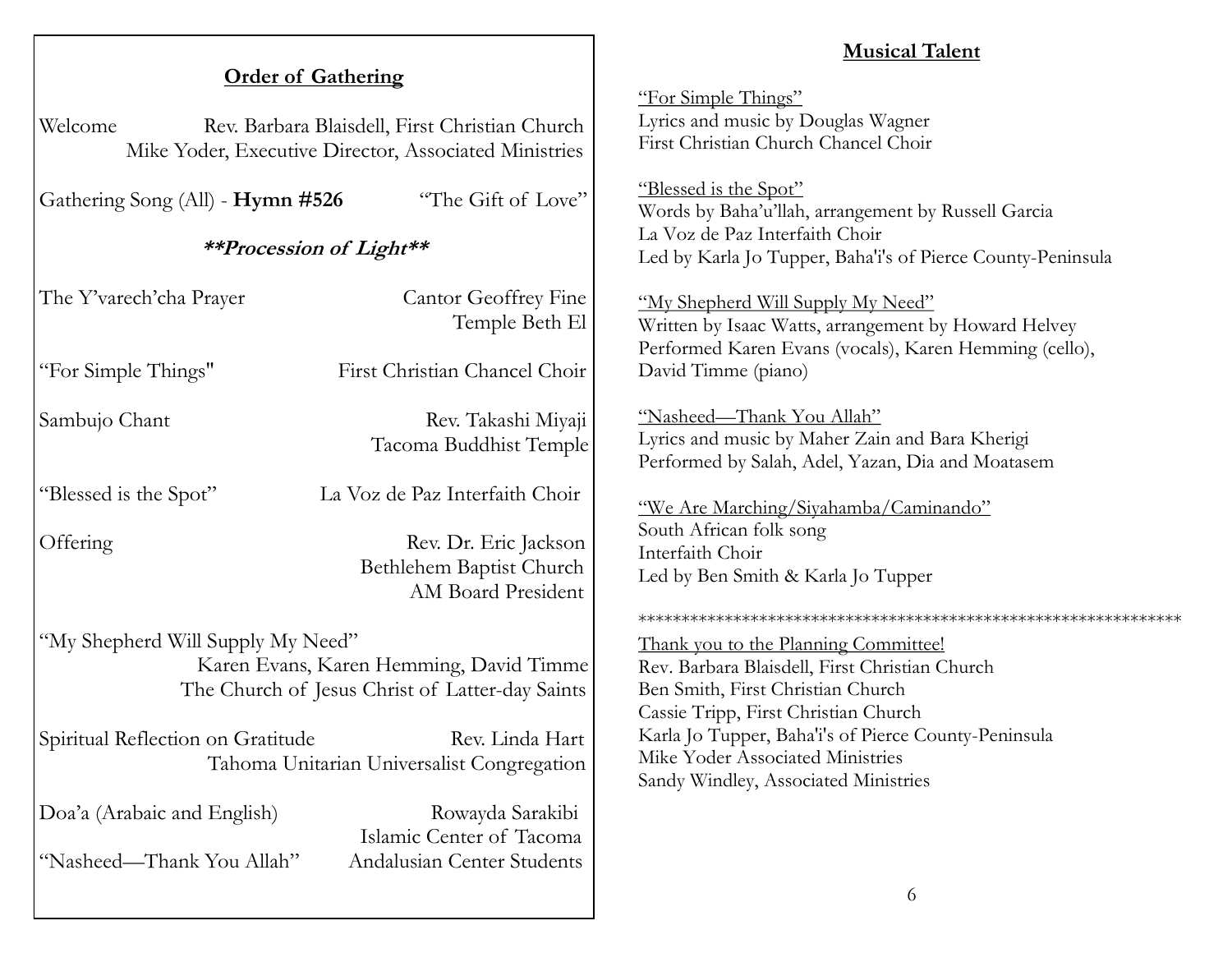## **Congregational Closing Song**

**"We Are Marching" ("Siyahamba/Caminando")** African spiritual

> Led by Thanksgiving Interfaith Choir Directed by Ben Smith & Karla Jo Tupper

# **The Interfaith Choir will sing the first few verses of this song and then choir director will invite the congregation to join in!**

We are marching in the light of God we are marching in the light of God. We are marching, marching, we are marching, marching, we are marching in the light of God.

\*Alternate text: praying, singing

#### **Order of Gathering, con't.**

Prayer Karen Oleson

Song Tacoma Vocal Standard

Prayer: "Grateful for the Navigator within Us" Rev. Frances Lorenz

Closing Song "We are Marching/Siyahamba" **Page 5** Thanksgiving Interfaith Choir

Closing Benediction The Congolese Choir of First Christian Church

Center for Spiritual Living

Baha'i Faith

Join us for a reception immediately following in FCC's Multipurpose Room.



As a courtesy to one another, please POWER

OFF all cell phones. Thank you!

5